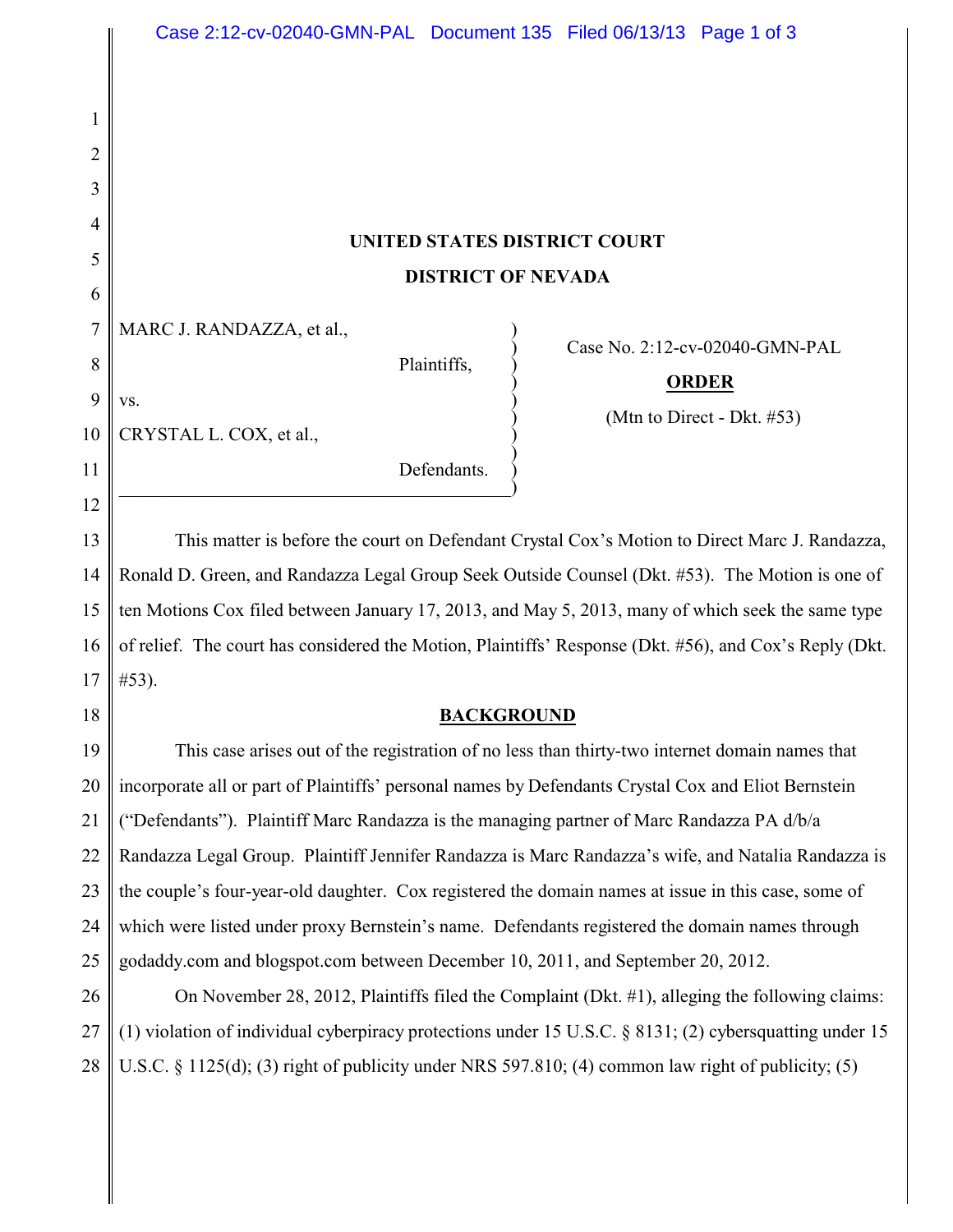#### Case 2:12-cv-02040-GMN-PAL Document 135 Filed 06/13/13 Page 2 of 3

1 2 3 4 5 6 7 8 9 common law right of intrusion upon seclusion; and (6) civil conspiracy. On January 11, 2013, the district judge entered an Order (Dkt. #41) granting Plaintiffs' Motion for Preliminary Injunction (Dkt. #2) and temporarily enjoined Defendants from registering, operating, or maintaining any website or domain name with Plaintiffs' names or confusingly similar variation of their names. *See* Order (Dkt. #41) at 12:2-16. Additionally, six of the domain names at issue, which are subject to a decision by the World Intellectual Property Organization, were released to Marc Randazza's full control by the registrar. *See* Order (Dkt. #41) at 12:17-22. The twenty-six remaining domain names at issue were ordered locked by the respective registrar and transferred to Plaintiffs. *See* Order (Dkt. #41) at 12:22- 13:11.

#### 10

#### **DISCUSSION**

11 12 13 14 15 16 17 18 19 20 21 22 This Motion is largely unintelligible and seeks multiple court orders. Cox asserts that this lawsuit is intended to harass and intimidate Cox to chill protected speech in her blogs which "expos[e] the biggest technology crim in the world and the documented FACT that [Randazza]'s clients are infringing on the iViewIt Technology, estimated to be valued at 13 Trillion Dollars." Motion at 2. Cox claims that under NRS 44.336 and 44.337, a defamation plaintiff may not recover more than special damages unless a retraction demand was made, and retraction was refused. Here, Plaintiffs were awarded far more when Judge Navarro entered her Preliminary Injunction transferring Cox's various domain names referring to Marc Randazza transferred to Randazza. Throughout this fifty-five page Motion, Cox rails against Randazza, his attorneys, and others in a delusional way, recounting the history of her relationship with the Randazza Legal Group and asserts Randazza violated various provisions of the Nevada Rules of Professional Conduct. Cox requests the court direct Marc Randazza to "notify his liability carrier of his liability" in this case.

23 24 25 26 27 28 Additionally, Cox contends Judge Leen and Judge Navarro have violated the Public Officers Law SEC 73 and 74 (found in New York City's Administrative Code), 18 U.S.C. §§ 4 and 1361, and "other applicable laws, ethics and Judicial Cannons [sic]." Motion at 24. She asks that Judge Navarro be recused from hearing this case. Cox "demands the court investigate" various matters, including the car bombings of iViewIt inventors, the conspiracy involving Randazza, the INTA, WIPO, and WIPO / / /